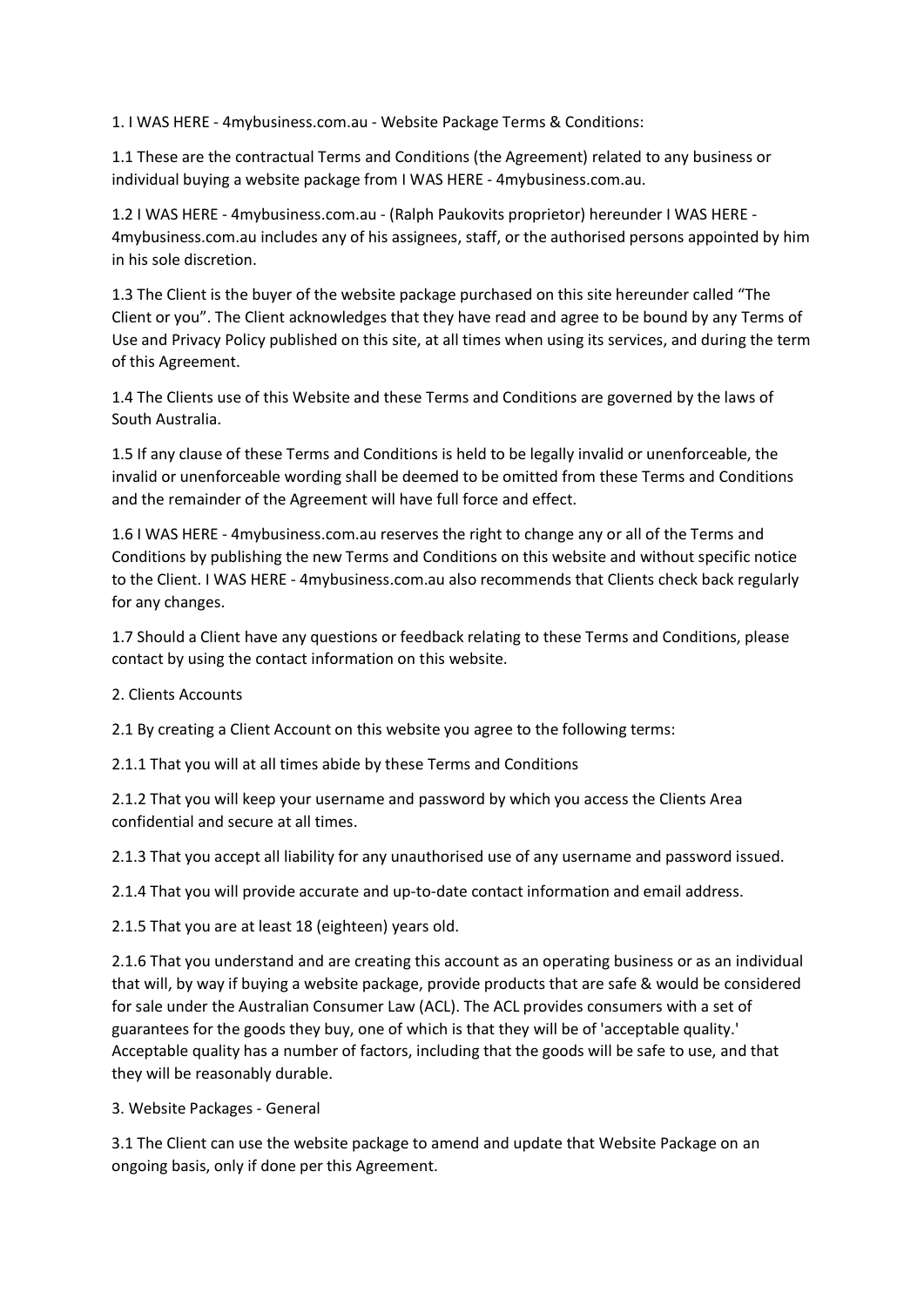3.2 The Client agrees that all content submitted to I WAS HERE by them or on their behalf, is authorised, belongs to the Client and does not breach any law or legal requirement.

3.3 The Client acknowledges that all content added to the Website Package on their Website must:

3.3.1 Be accurate and on-topic.

3.3.2 Not be misleading or deceptive or likely to be misleading or deceptive.

3.3.3 Not include information that is defamatory, fraudulent, infringes on the intellectual property or copyright of other third parties or would in any way expose I WAS HERE - 4mybusiness.com.au to any liability, legal proceeding or any other sanctions.

3.4 Not be of a nature to bring I WAS HERE - 4mybusiness.com.au into disrepute.

3.4.1 Comply with all relevant country, state, and local regulations, laws, and standards, and all industry rules and regulations.

3.4.2 Be authorised and allowed in respect of the services represented

3.5 The Client acknowledges that they have read and agree to be bound by the terms related to Website Content as outlined in the Terms of Use on this website.

3.6 The Client is responsible for all the content in their Website Package and any errors or omissions in their Website Package, whether intentional or unintentional.

3.7 The Client is responsible for keeping their Website Package up to date unless they have asked I WAS HERE to do this on their behalf by written agreement.

3.8 The Client agrees that all content submitted to their website package must be suitable for viewing by minors, must not be obscene, false, misleading, defamatory or deceptive in any way and must not contain pornography, adult and sexual content, sex-related merchandising or nudity.

3.9 The Client agrees that all submissions of content in any format to their website package will automatically be granted a perpetual, irrevocable, transferable, royalty-free licence to use without restriction.

3.10 The Client agrees that they are solely and wholly responsible for delivering and providing the services and products listed/displayed by the Client on their Website and the Client certifies that they are professionally competent, experienced and qualified to deliver these products.

3.11 The Client confirms and certifies that they have all the necessary legal requirements in place for their business including but not limited to certifications, licences, risk and safety management and insurances in place concerning the products that they offer and the business that they operate.

3.12 The Client authorises and consents to I WAS HERE contacting them via any of the contact information provided by the Client (including phone and email), for any purpose related to the running and management of their account and the providing of any information including but not limited to new and changed Website features, special offers, Premium Leads, ratings and reviews and any marketing and promotions by I WAS HERE or its partners.

3.13 The Client agrees that I WAS HERE - 4mybusiness.com.au can contact them via any of the contact information provided by the Client (including phone and email), to provide the Client with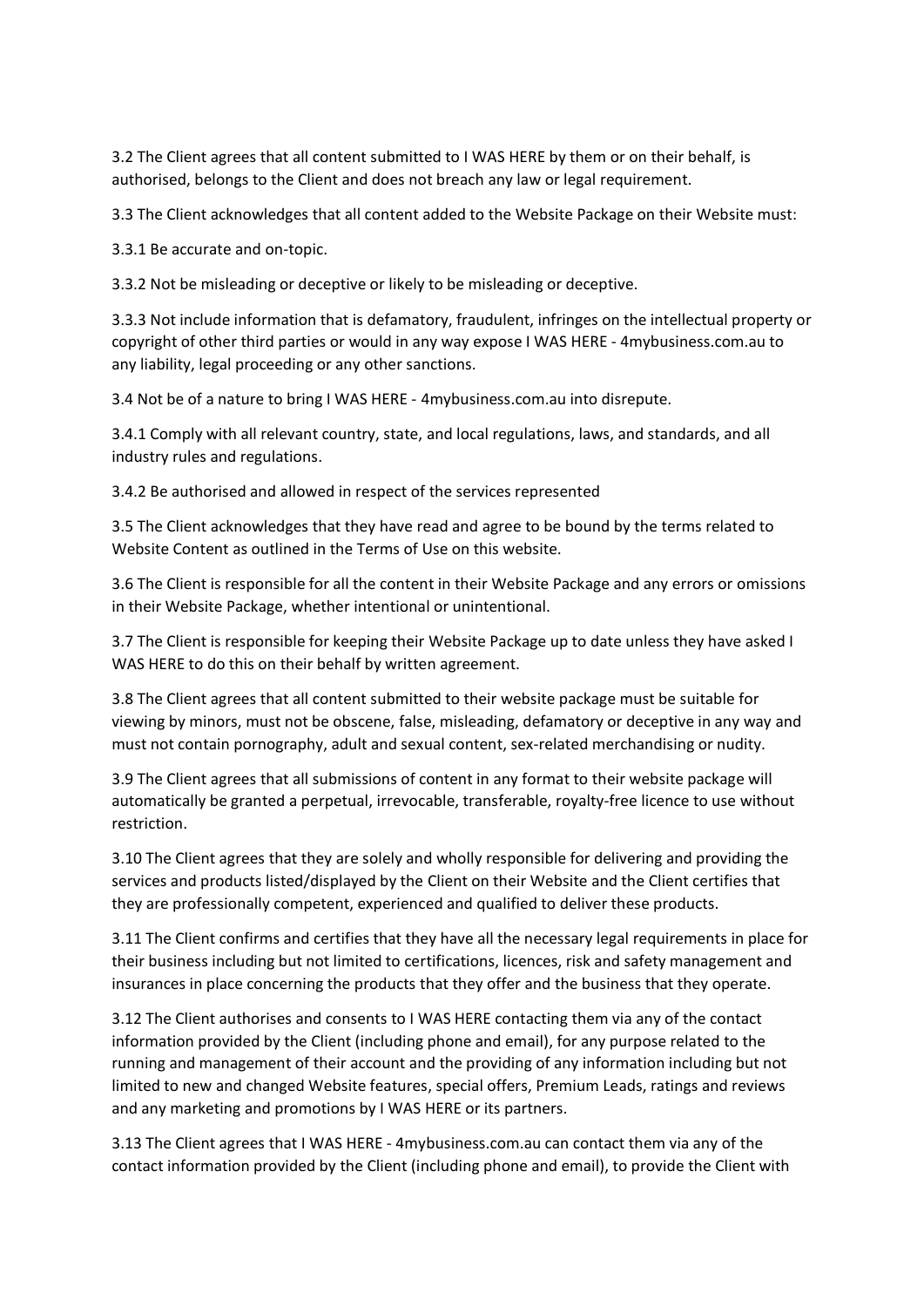information about other websites owned and managed by I WAS HERE - 4mybusiness.com.au which may apply to the Client.

#### 4. TERMINATION

4.1 I WAS HERE has the right to terminate this Agreement and remove any Website Package from hosting the website if monthly payments are not made or any term of this Agreement is breached. Payments up to the termination date will remain due and payable by the Client.

### 5. HOSTING SERVICE & EMAIL CLIENT

5.1 I WAS HERE will seek hosting for the website package included in the monthly price plan. The Hosting Provider & Email Client is provided at I WAS HERE'S complete discretion.

### 6 OUTAGE - DOWNTIME

6.1 The Website Package, Hosting Provider cannot guarantee 100% uptime. You further acknowledge and agree that the Hosting Services may not be available from time to time and that the Hosting Services will not be error free.

6.2 I WAS HERE use an External server so, I WAS HERE cannot be held liable in any way if the hosting provider is down, hacked or fails to operate for any length of time.

6.3 If the Hosting Site no longer supports the package websites, I WAS HERE will attempt to migrate the sites to another suitable host. I WAS HERE will notify you of this change and I WAS HERE will, in its best endeavours limit the downtime if this should occur.

# 7. Copyright and Intellectual Property

7.1 I WAS HERE - 4mybusiness.com.au and any other third-party software providers within the website package retain copyright in all materials, content, information, tools, documents, processes, and files provided on their website packages unless those files were provided from the Clients files. Everything contained in their website package, and everything required to operate their website package is protected by copyright and intellectual property laws and as such, unauthorised use of these will violate such laws and the terms of usage.

7.2 I WAS HERE - 4mybusiness.com.au does not grant any express or implied rights to use the property of their website package for any purposes other than specified. If in doubt, contact us to discuss.

7.3 The Client agrees not to rent, lease, loan, sell, assign, distribute, license, sublicense, reverse engineer, or create derivative works from anything contained in or required to operate their website package including but not limited to Website code or functionality UNLESS those that are intended to be changed under website package licence agreement including text content, images, products, services or other features.

# 8. TERMINATION OF AGREEMENT

8.1 I WAS HERE - 4mybusiness.com.au has the right to terminate this agreement, for whatever reason, giving at least 30 days' notice or unless the client has breached any of the terms within this agreement, the termination will be with immediate effect.